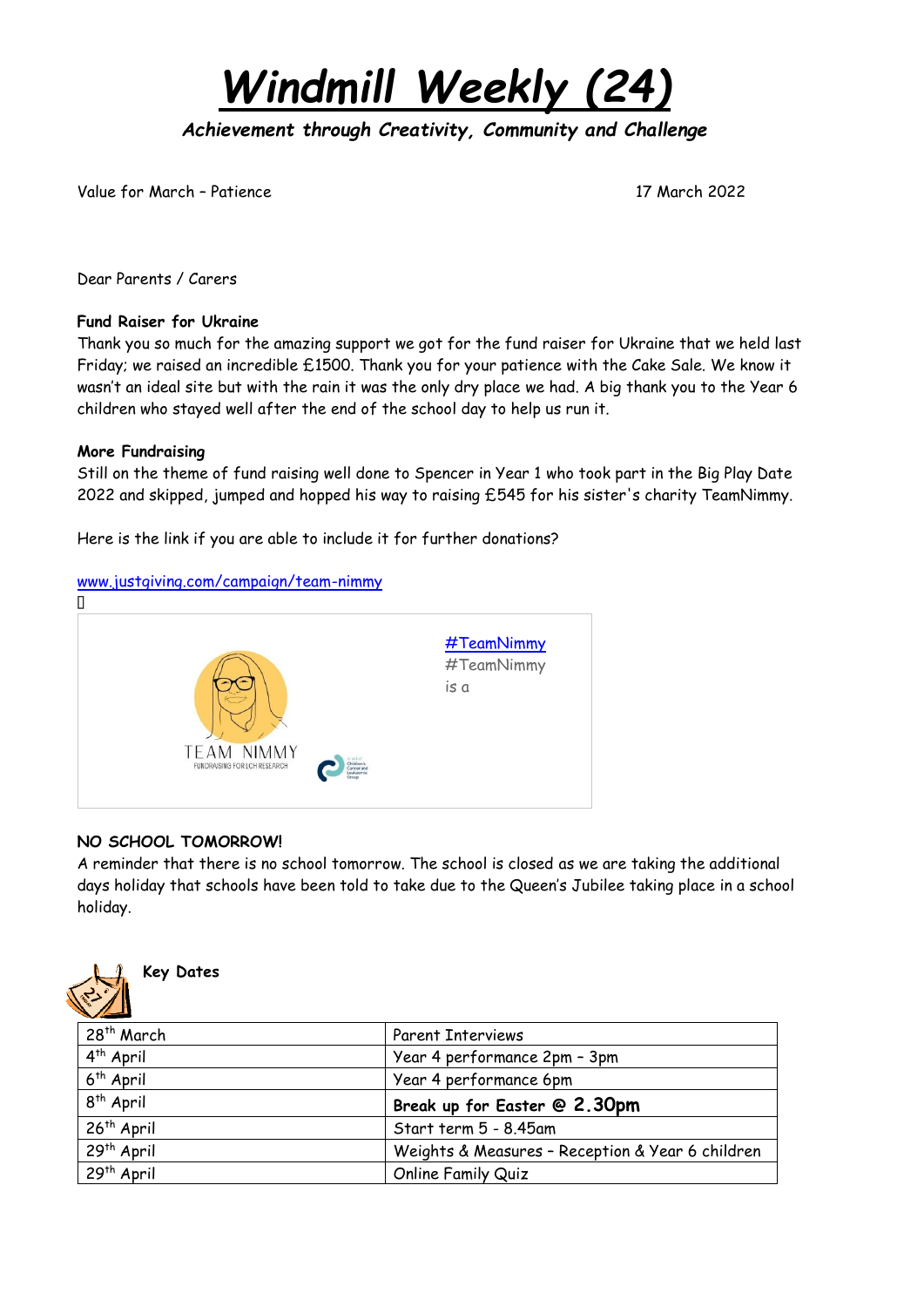### **ESFA 'Open 7s' Football Finals**

Both our boys and girls teams topped their qualifying groups throughout this year, making us the only school to bring their boys and girls teams to the finals. The girls drew one match and lost another, leaving their opponents to face off in the final, which went to a penalty shoot-out. The boys won two games and lost to Phil & Jims, playing Phil & Jim again in the final. We scored the only goal of the game, a wonderful long shot from Liam which looped over the previously unbeatable goalkeeper and just under the crossbar. Champions! Well done Maya, Orla, Isla, Alex, Tobi, Alice, Mercy, Eva, Will, Caleb, Jamal, Sammy, Liam, Guy, Joel, Ethan and Walter.

### **\*FREE\* non logo green jumpers and cardigans**

We have dozens and dozens of non logo green jumpers and cardigans in all sizes that we are giving away for free (or you can make a small donation towards the PTA if you'd like).

Weather permitting, I will be in front of the school gates on WEDNESDAYS if you'd like to have a look and grab some free tops. I am also very happy to take requests and put them aside for you to collect in your own time if you can't make Wednesdays.

I have a few bits of non-logo uniform items on our Uniform website

(https://app.uniformd.co.uk/items/66) which I will re-price for free. However, the minimum order remains £1 (sorry, I can't change this).

Thanks, Cathy [\(cathyolive@hotmail.com\)](mailto:cathyolive@hotmail.com)

### **PTA Dates for your diary:**

Here's just a few key dates coming up over the next term. Save these dates and look out for more details coming soon.

Friday 29th April - Online Family Quiz Wednesday 18th May - Next PTA meeting Saturday 25th June - Summer Fayre Friday 15th July - Summer Disco

# **PTA**

The PTA needs a new treasurer…… could it be you? Our current treasurer, Mary Lacy will be leaving Windmill at the end of the year so her role on the PTA will be up for grabs. If you think it is something that you might be interested in, or you would like to know more then please get in touch [windmillpta@gmail.com.](mailto:windmillpta@gmail.com) This is a role that can be shared, and Mary can handover to you next term so you know exactly what is involved. We would love to hear from you if you think you might be able to help.

# **Summer Fayre**

The postponed Autumn Fayre is now rebranded as the Summer Fayre and is taking place on 25th June. There are already a lot of plans in place, and it promises to be bigger and better than before. Help is needed! If you are able to be involved in some organising either beforehand or on the day then please join this WhatsApp group https://chat.whatsapp.com/LCOCcqzuTLiEQbTd05gl6q or email Martin at [windmillautumnfayre@gmail.com](mailto:windmillautumnfayre@gmail.com)

Yours faithfully

Krep

Lynn Knapp Headteacher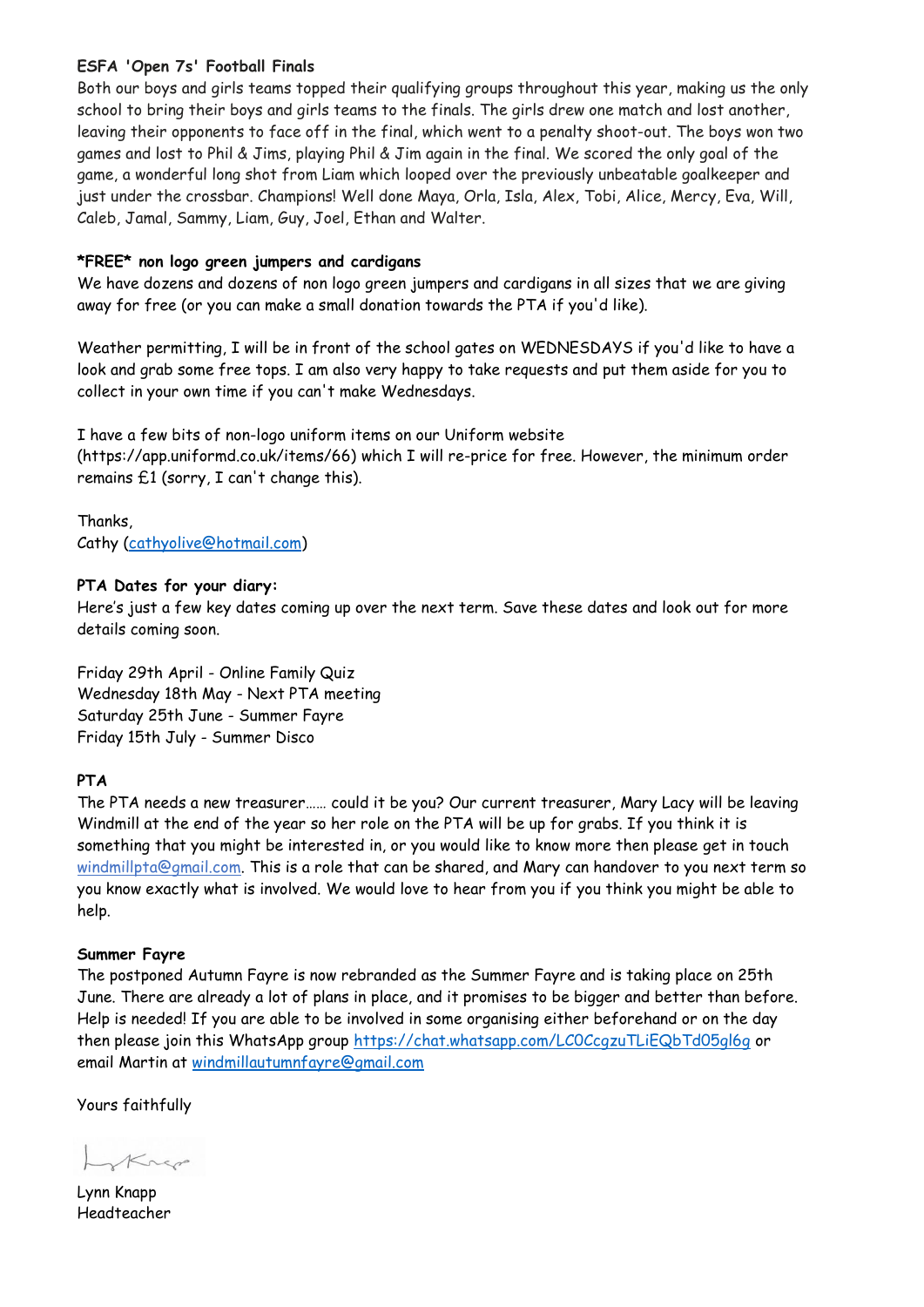**(If any images below are missing please view the Newsletter on the School Website – [www.windmill.oxon.sch.uk\)](http://www.windmill.oxon.sch.uk/)**

#### **Headington Library Events**

My name is Marisa and I am the Library Manager at the Headington Library.

This year, Headington Library celebrates its 90<sup>th</sup> birthday and therefore I am planning to hold a number of events and activities in the library. The actual anniversary date appears to be controversial: according to Oxford City Council sources, the branch opened in 1934 whereas a record I found in an old folder here at the library states that 'Bury Knowle library' opened to the public on 18 February 1932 – a version confirmed by Rhona J. Walker in the journal Oxoniensia (volume 72 – 2007).

Since Bury Knowle Park opened its gates on Saturday 2<sup>nd</sup> April 1932 I have decided that we will start celebrating on that same date which, coincidentally, falls on a Saturday this year too. We are aiming to hold events for the following week or two.

We have already contacted two local authors, Julian Armitstead and Fiona Lunn, who agreed to run storytimes for children in April. We also have a storytime and craft activities planned for Saturday 2<sup>nd</sup> April and a Rhymetime for the youngest ones on the following week.

It would be great if you could help us to mark this milestone.

**PUPIL PREMIUM FUNDING AVAILABLE** 



#### **FIND OUT MORE Easter Holiday Clubs** Oxford

Tuesday 12th, Wednesday 13th, Thursday 14th April and Tuesday 19th and Wednesday 20th April

All clubs include dodgeball, dance, drama, yoga, multi<br>skills, ball games, art and crafts, team and confidence<br>building activities and much more.

Where: St Nicholas' Primary<br>School, OX3 OPJ Timings: 9am-4pm

Cost: £40 per day<br>FREE places for children in receipt of Pupil Premium

All childcare vouchers accepted

To find out more or to book visit www.rattleandrollperformance.com<br>or call 07722 014301



**Rattle and Roll** We have been successful in our bid for funding (HAF) which means we can **offer free places, plus food to all children in receipt of PP**.

Our holiday clubs are a combination of performing arts, sports and craft/construction.



**RASKETRALL SKILL** AND DEVELOPMENT TRAINING

LEAD BY UNIVERSITY OF OXFORD HEAD WOMEN'S **BASKETBALL COACH ALEX HALEY Assisted by Guest Coach Robert Davies** 

> Location: Iffley Road Sports Centre OX4 1EQ Age Groups and Times: 6-11yrs 9am-10:30am 12-16yrs 11am-12:30pm

Details attached in registration link

Email: alex.haley@oxfordwbb.com Link to Register: https://forms.gle/Du5dbZ5oLNcMZixW7